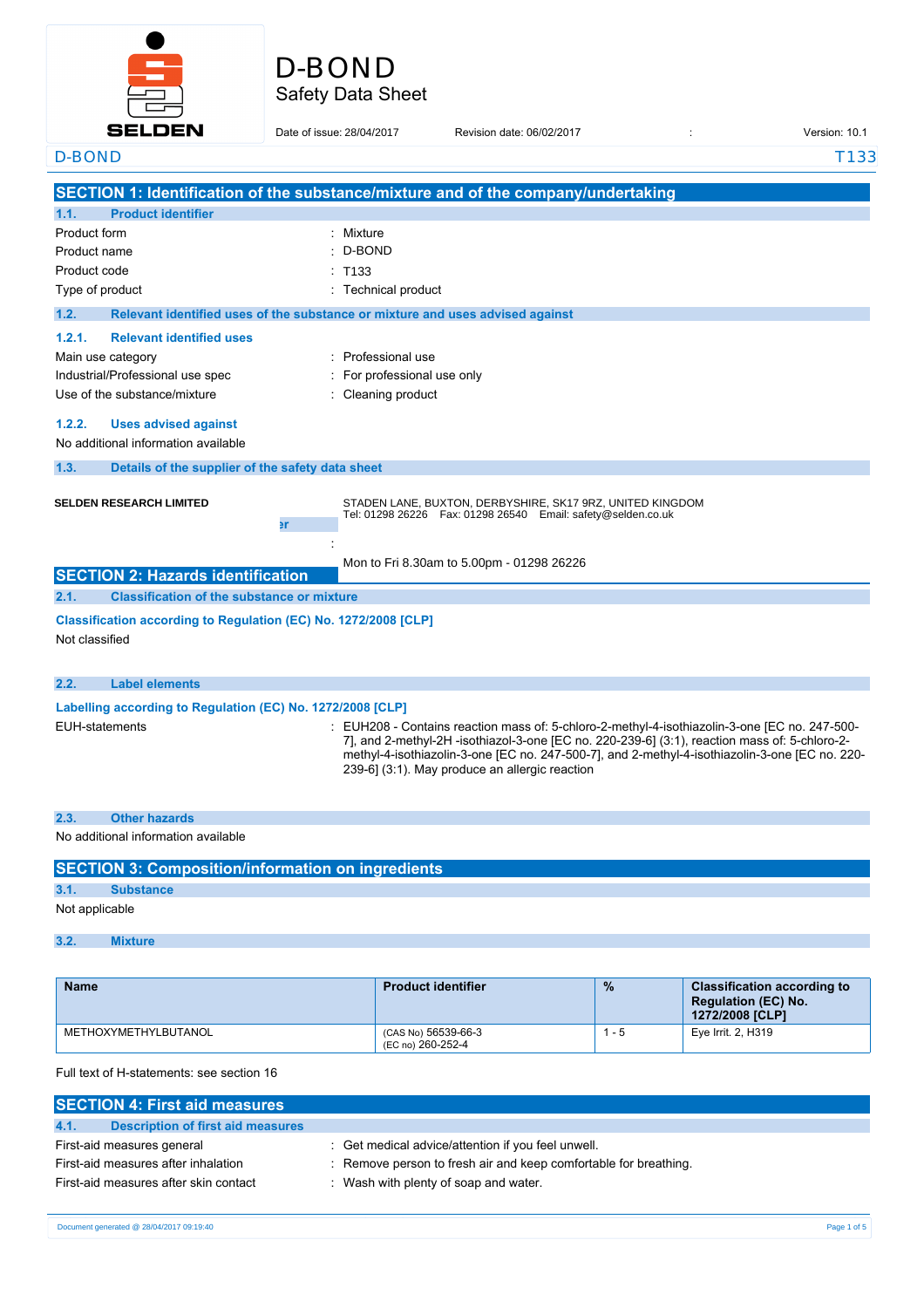L.

# Safety Data Sheet

| First-aid measures after eye contact                                        | : IF IN EYES: Rinse cautiously with water for several minutes. Remove contact lenses, if present<br>and easy to do. Continue rinsing. If eye irritation persists: Get medical advice/attention. |
|-----------------------------------------------------------------------------|-------------------------------------------------------------------------------------------------------------------------------------------------------------------------------------------------|
| First-aid measures after ingestion                                          | : Give nothing or a little water to drink. Get medical advice/attention if you feel unwell.                                                                                                     |
| 4.2.<br>Most important symptoms and effects, both acute and delayed         |                                                                                                                                                                                                 |
| Symptoms/injuries after inhalation                                          | : May cause respiratory irritation.                                                                                                                                                             |
| Symptoms/injuries after skin contact                                        | Repeated exposure may cause skin dryness or cracking.                                                                                                                                           |
| Symptoms/injuries after eye contact                                         | Causes eye irritation.                                                                                                                                                                          |
| Symptoms/injuries after ingestion                                           | May cause a light irritation of the linings of the mouth, throat, and gastrointestinal tract.                                                                                                   |
| 4.3.                                                                        | Indication of any immediate medical attention and special treatment needed                                                                                                                      |
| Treat symptomatically.                                                      |                                                                                                                                                                                                 |
| <b>SECTION 5: Firefighting measures</b>                                     |                                                                                                                                                                                                 |
| 5.1.<br><b>Extinguishing media</b>                                          |                                                                                                                                                                                                 |
| Suitable extinguishing media                                                | Carbon dioxide. Dry powder. Foam.                                                                                                                                                               |
| 5.2.<br>Special hazards arising from the substance or mixture               |                                                                                                                                                                                                 |
| No additional information available                                         |                                                                                                                                                                                                 |
| 5.3.<br><b>Advice for firefighters</b>                                      |                                                                                                                                                                                                 |
| No additional information available                                         |                                                                                                                                                                                                 |
| <b>SECTION 6: Accidental release measures</b>                               |                                                                                                                                                                                                 |
| 6.1.<br>Personal precautions, protective equipment and emergency procedures |                                                                                                                                                                                                 |
| 6.1.1.<br>For non-emergency personnel                                       |                                                                                                                                                                                                 |
| <b>Emergency procedures</b>                                                 | Evacuate unnecessary personnel.                                                                                                                                                                 |
|                                                                             |                                                                                                                                                                                                 |
| 6.1.2.<br>For emergency responders                                          |                                                                                                                                                                                                 |
| Protective equipment                                                        | : Use personal protective equipment as required.                                                                                                                                                |
| 6.2.<br><b>Environmental precautions</b>                                    |                                                                                                                                                                                                 |
| Avoid release to the environment.                                           |                                                                                                                                                                                                 |
| Methods and material for containment and cleaning up<br>6.3.                |                                                                                                                                                                                                 |
| For containment                                                             | Collect spillage.                                                                                                                                                                               |
| Methods for cleaning up                                                     | Soak up spills with inert solids, such as clay or diatomaceous earth as soon as possible.                                                                                                       |
| <b>Reference to other sections</b><br>6.4.                                  |                                                                                                                                                                                                 |
|                                                                             | For further information refer to section 8: "Exposure controls/personal protection". For further information refer to section 13.                                                               |
| <b>SECTION 7: Handling and storage</b>                                      |                                                                                                                                                                                                 |
| <b>Precautions for safe handling</b><br>7.1.                                |                                                                                                                                                                                                 |
| Precautions for safe handling                                               | Avoid contact with eyes.                                                                                                                                                                        |
| Hygiene measures                                                            | : Do not eat, drink or smoke when using this product.                                                                                                                                           |
| 7.2.<br>Conditions for safe storage, including any incompatibilities        |                                                                                                                                                                                                 |
| Technical measures                                                          | : Does not require any specific or particular technical measures.                                                                                                                               |
| Storage conditions                                                          | Keep container closed when not in use.                                                                                                                                                          |
| Incompatible products                                                       | Oxidizing agent. Strong acids. Strong bases.                                                                                                                                                    |
| Special rules on packaging                                                  | Keep only in original container.                                                                                                                                                                |
| 7.3.<br>Specific end use(s)                                                 |                                                                                                                                                                                                 |
| No additional information available                                         |                                                                                                                                                                                                 |
| <b>SECTION 8: Exposure controls/personal protection</b>                     |                                                                                                                                                                                                 |
| 8.1.<br><b>Control parameters</b>                                           |                                                                                                                                                                                                 |
| No additional information available                                         |                                                                                                                                                                                                 |
|                                                                             |                                                                                                                                                                                                 |
| 8.2.<br><b>Exposure controls</b>                                            |                                                                                                                                                                                                 |
| No additional information available                                         |                                                                                                                                                                                                 |
| <b>SECTION 9: Physical and chemical properties</b>                          |                                                                                                                                                                                                 |
| Information on basic physical and chemical properties<br>9.1.               |                                                                                                                                                                                                 |
| Physical state                                                              | : Liquid                                                                                                                                                                                        |
| Appearance                                                                  | : Liquid.                                                                                                                                                                                       |
|                                                                             |                                                                                                                                                                                                 |
| Document generated @ 28/04/2017 09:19:40                                    | Page 2 of 5                                                                                                                                                                                     |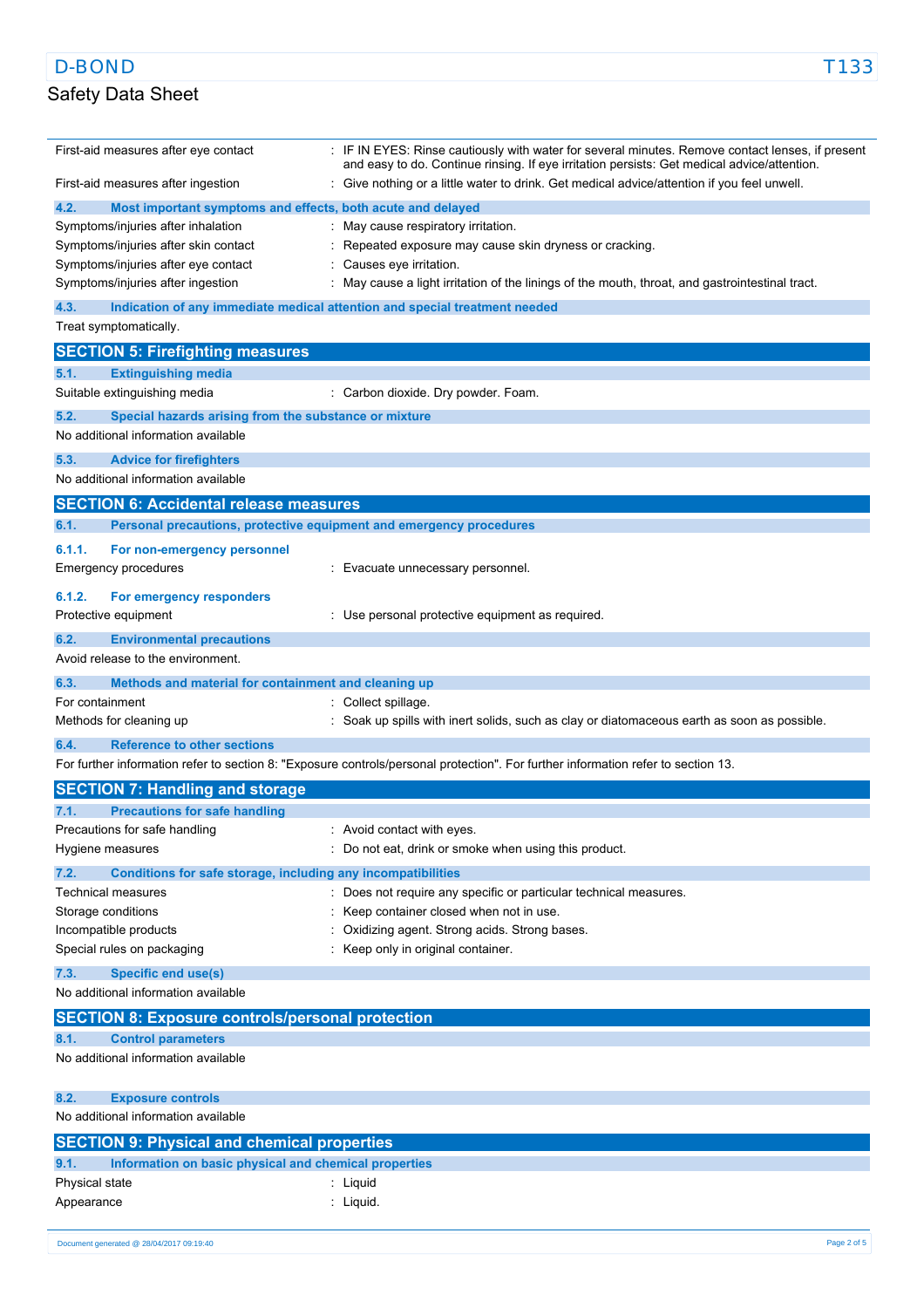# Safety Data Sheet

| Colour                                     | t | light yellow.     |
|--------------------------------------------|---|-------------------|
| Odour                                      |   | characteristic.   |
| Odour threshold                            |   | No data available |
| рH                                         |   | 8                 |
| Relative evaporation rate (butylacetate=1) |   | No data available |
| Melting point                              |   | No data available |
| Freezing point                             |   | No data available |
| Boiling point                              |   | No data available |
| Flash point                                |   | No data available |
| Auto-ignition temperature                  |   | No data available |
| Decomposition temperature                  |   | No data available |
| Flammability (solid, gas)                  |   | No data available |
| Vapour pressure                            |   | No data available |
| Relative vapour density at 20 °C           |   | No data available |
| Relative density                           |   | 0.99              |
| Solubility                                 |   | No data available |
| Log Pow                                    |   | No data available |
| Viscosity, kinematic                       |   | No data available |
| Viscosity, dynamic                         |   | No data available |
| <b>Explosive properties</b>                |   | No data available |
| Oxidising properties                       |   | No data available |
| <b>Explosive limits</b>                    |   | No data available |

#### **9.2. Other information**

No additional information available

|       | <b>SECTION 10: Stability and reactivity</b> |
|-------|---------------------------------------------|
| 10.1. | <b>Reactivity</b>                           |
|       | No additional information available         |
| 10.2. | <b>Chemical stability</b>                   |
|       | Stable under normal conditions.             |
| 10.3. | <b>Possibility of hazardous reactions</b>   |
|       | No additional information available         |
| 10.4. | <b>Conditions to avoid</b>                  |
|       | No additional information available         |
| 10.5. | Incompatible materials                      |
|       | No additional information available         |
| 10.6. | <b>Hazardous decomposition products</b>     |
|       | No additional information available         |

| <b>SECTION 11: Toxicological information</b>          |  |                           |  |
|-------------------------------------------------------|--|---------------------------|--|
| 11.1.<br>Information on toxicological effects         |  |                           |  |
| Acute toxicity                                        |  | Not classified            |  |
| Skin corrosion/irritation                             |  | : Not classified<br>pH: 8 |  |
| Serious eye damage/irritation                         |  | Not classified<br>pH: 8   |  |
| Respiratory or skin sensitisation                     |  | Not classified            |  |
| Germ cell mutagenicity                                |  | Not classified            |  |
| Carcinogenicity                                       |  | · Not classified          |  |
| Reproductive toxicity                                 |  | Not classified            |  |
| Specific target organ toxicity (single exposure)      |  | : Not classified          |  |
| Specific target organ toxicity (repeated<br>exposure) |  | Not classified            |  |
| Aspiration hazard                                     |  | Not classified            |  |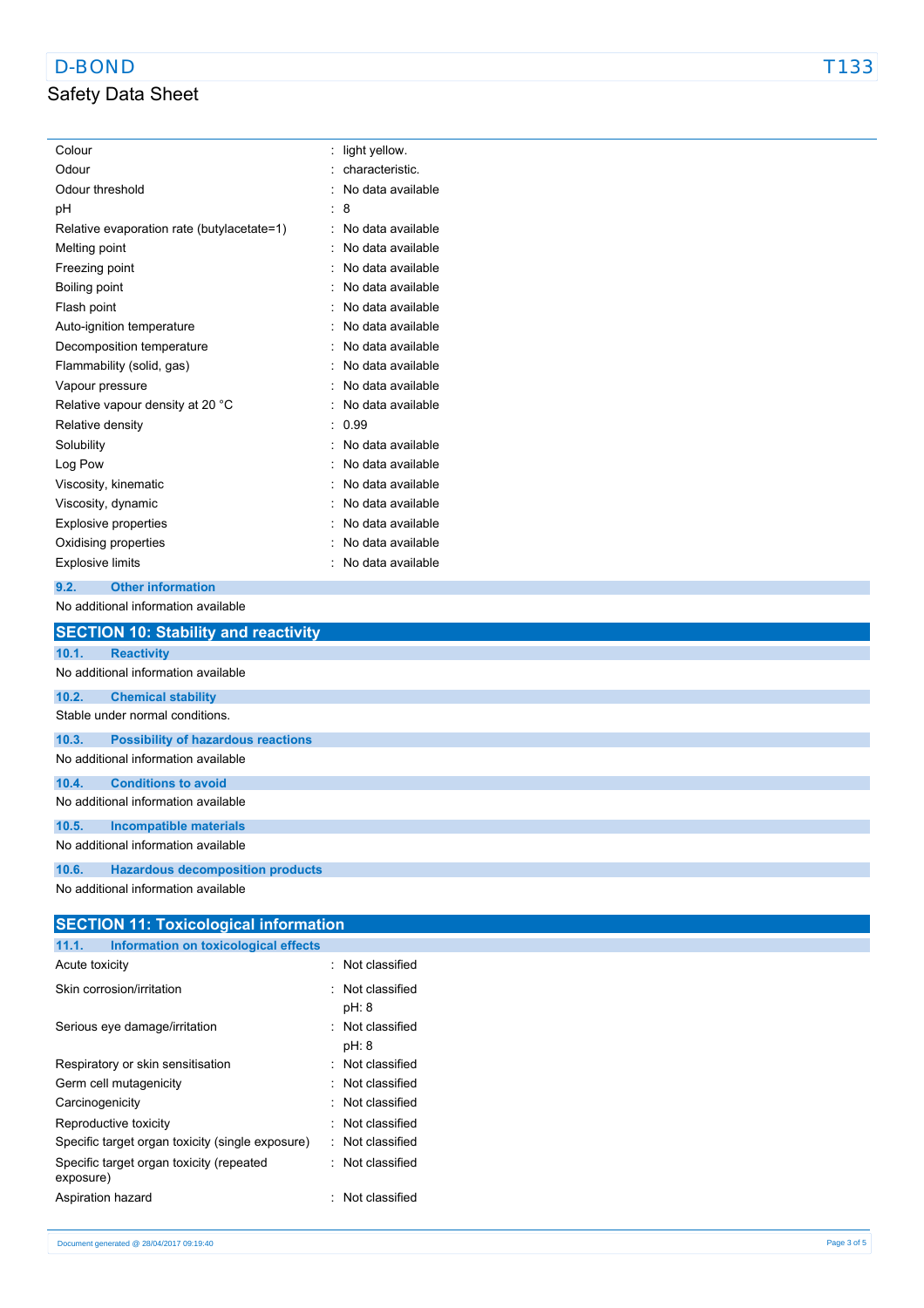## Safety Data Sheet

| <b>SECTION 12: Ecological information</b>          |                                        |
|----------------------------------------------------|----------------------------------------|
| 12.1.<br><b>Toxicity</b>                           |                                        |
| No additional information available                |                                        |
|                                                    |                                        |
| 12.2.<br><b>Persistence and degradability</b>      |                                        |
| No additional information available                |                                        |
| 12.3.<br><b>Bioaccumulative potential</b>          |                                        |
| No additional information available                |                                        |
| 12.4.<br><b>Mobility in soil</b>                   |                                        |
| No additional information available                |                                        |
| 12.5.<br><b>Results of PBT and vPvB assessment</b> |                                        |
| No additional information available                |                                        |
|                                                    |                                        |
| 12.6.<br><b>Other adverse effects</b>              |                                        |
| No additional information available                |                                        |
| <b>SECTION 13: Disposal considerations</b>         |                                        |
| 13.1.<br><b>Waste treatment methods</b>            |                                        |
| No additional information available                |                                        |
| <b>SECTION 14: Transport information</b>           |                                        |
| In accordance with ADR / RID / IMDG / IATA / ADN   |                                        |
| 14.1.<br><b>UN number</b>                          |                                        |
| Not regulated for transport                        |                                        |
| <b>UN proper shipping name</b><br>14.2.            |                                        |
| Proper Shipping Name (ADR)                         | : Not applicable                       |
| Proper Shipping Name (IMDG)                        | Not applicable                         |
| Proper Shipping Name (IATA)                        | Not applicable                         |
| 14.3.<br><b>Transport hazard class(es)</b>         |                                        |
| <b>ADR</b>                                         |                                        |
| Transport hazard class(es) (ADR)                   | : Not applicable                       |
|                                                    |                                        |
| <b>IMDG</b>                                        |                                        |
| Transport hazard class(es) (IMDG)                  | : Not applicable                       |
|                                                    |                                        |
| <b>IATA</b>                                        |                                        |
| Transport hazard class(es) (IATA)                  | : Not applicable                       |
|                                                    |                                        |
| 14.4.<br><b>Packing group</b>                      |                                        |
| Packing group (ADR)                                | Not applicable                         |
| Packing group (IMDG)                               | Not applicable                         |
| Packing group (IATA)                               | Not applicable                         |
| <b>Environmental hazards</b><br>14.5.              |                                        |
| Dangerous for the environment                      | : No                                   |
| Marine pollutant                                   | No                                     |
| Other information                                  | No supplementary information available |
|                                                    |                                        |
| 14.6.<br><b>Special precautions for user</b>       |                                        |

**- Overland transport**

No data available

**- Transport by sea**

No data available

**- Air transport**

No data available